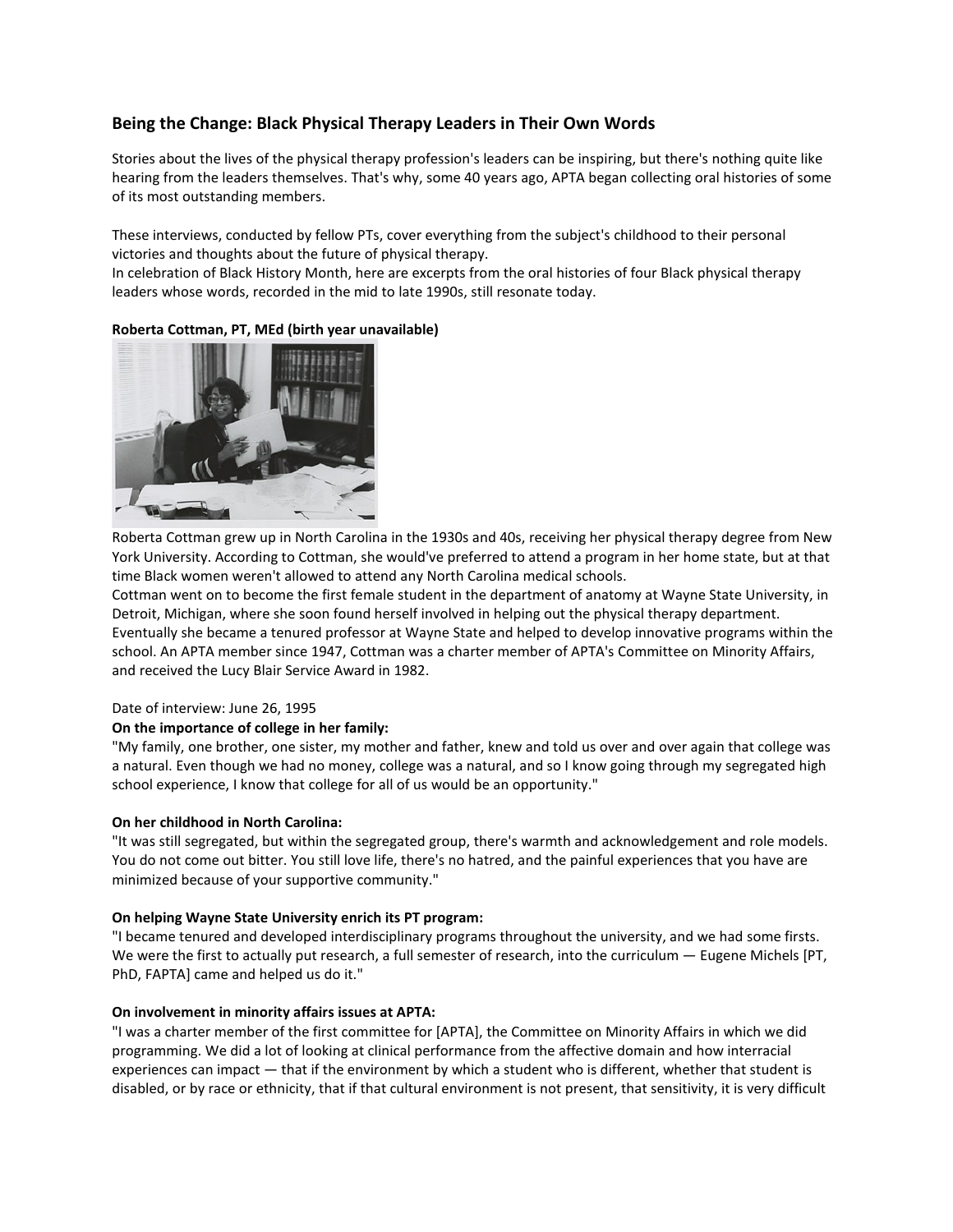for the student to learn. And so we were able to say that … as you're looking at your patients, you should be culturally sensitive."

### **On the PT's ability to work through the continuum of care:**

"We need to look at developing this ambulatory model, these models of ambulatory care, and through the continuum, into the home or whatever extended care facility, nursing home, hospice. I don't know any other professional that can go from prevention through the continuum of care than the physical therapist."

#### **On APTA's responsibility to look beyond the medical model:**

"The American Physical Therapy Association now must begin to look at individuals and the issues of health which surround our citizens — not wait until they become ill, which is the medical model. We must begin to look at the health model."

### **Robert L. Babbs Jr, PT, MPA, b. 1934**



Robert Babbs graduated from Northwestern University, in Chicago, in 1957, and went on to establish himself as a widely respected leader both nationally and in Illinois, where he served as treasurer and then president of APTA Illinois. At the national level, Babbs was a president of the Section on Administration (now Health Policy & Administration Section), chair of the APTA Nominating Committee, trustee of the Foundation for Physical Therapy, and a charter member of the American Academy of Physical Therapy. He received the APTA Lucy Blair Service award in 1986.

Babbs dedicated his career to mentoring and supporting up-and-coming physical therapists, and was instrumental in building physical therapist services at the University of Chicago. He joined APTA in 1956.

#### Date of interview: June 6, 1994

#### **On imagining the future of acute care physical therapy**

"I'm concerned with physical therapy as it's currently practiced in the acute setting. I don't see that hands-on physical therapy will be nearly the same, in terms of intensity, in the acute settings as it has been. I can see that the physical therapist's role will be one of triage, screening, designing particular programs that will be carried out by a person with the appropriate level of qualifications — they may be someone that falls under the umbrella of physical therapy, or it may be some other discipline. The PTs will carry larger caseloads, and they will be very active in the discharge planning and placement process. My guess would be that the more hands-on would be occurring at the subacute levels."

#### **On being an APTA chapter president:**

"The most difficult job [within APTA] that I can imagine anyone ever taking on is the chapter presidency. That is, in my opinion, even more difficult than being chairman of a section, which is nationwide, or even probably being on the board of directors, because that is not something that goes on every day. But the chapter president's job is 365 days a year, and there's always something going on."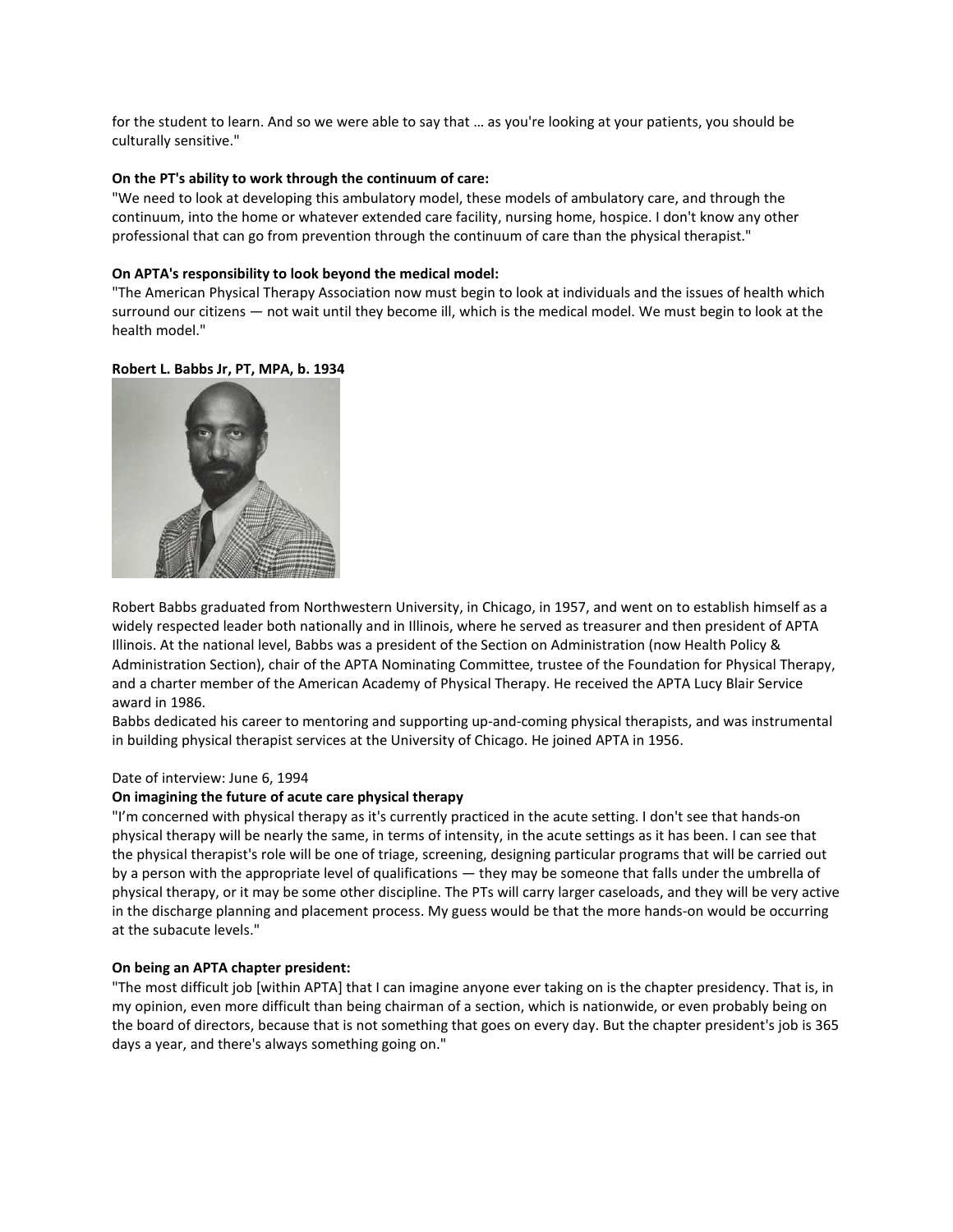#### **On advice to new PTs:**

"Be dependent on your hands and your mind and what you can do with those, as opposed to dependent on machines. That's not to say that machines don't have an appropriate place in what we do, but you can take your mind and your hands wherever you go."

### **On professional turf battles:**

"I think we should not be frightened of people that infringe on physical therapy, nor should we be frightened when we infringe. I think we should expect that things are going to be fluid, and that responsibilities will be overlapping and shifting, as the changes come down."





Mary McKinney Edmonds founded Cleveland State University's physical therapy program, was dean of Bowling Green State University's College of Health and Community Services, and was vice provost at Stanford University, as well as a professor at Stanford Medical School. During her career she mentored many PTs, including Lynda Woodruff, PT, PhD.

Edmonds helped lead the fight for the autonomy of accreditation of physical therapy education programs from the American Medical Association, becoming a member of the APTA Commission on Accreditation (precursor to the Commission on Accreditation in Physical Therapy Education). In 1995, she became the first African American to become a Catherine Worthingham Fellow of APTA.

### Date of interview: June 6, 1998

# **On the "Jim Crow train" that she and other black college students rode from northern states to HBCUs in the South:**

The blacks had to go into these bad train cars that were right next to  $-$  at that time they fired up with coal, and the cinders would blow into the first car and that's where they put us. And so, going to Atlanta — that's where the culture shock was. But when you talk about the resiliency of Blacks — students coming on that train from Chicago, Indianapolis, Detroit, Cleveland, Pittsburgh, all met there. And we were all in these trains together, so developed our own little groups of friends … coming home at Christmas we would sing the whole way up, and it was, you know, we were in a bad system, but there were always ways you could make it at least palatable.

### **On the challenges of clinical affiliations for black PT students in the 1950s:**

"When we wanted to go on our affiliations, there were some places where we could work in the clinics, but we couldn't live in the dorm. I won't mention them. So we had to choose places in the north."

### **On the importance of nurturing PTs from minority populations:**

"There weren't [many minority PTs], but we would get together at conferences and deal with a whole set of issues — we had to try to mentor the new minority students and therapists. Because it wasn't easy all the time. It's not always easy even today, I think. People think it's gone, but it isn't."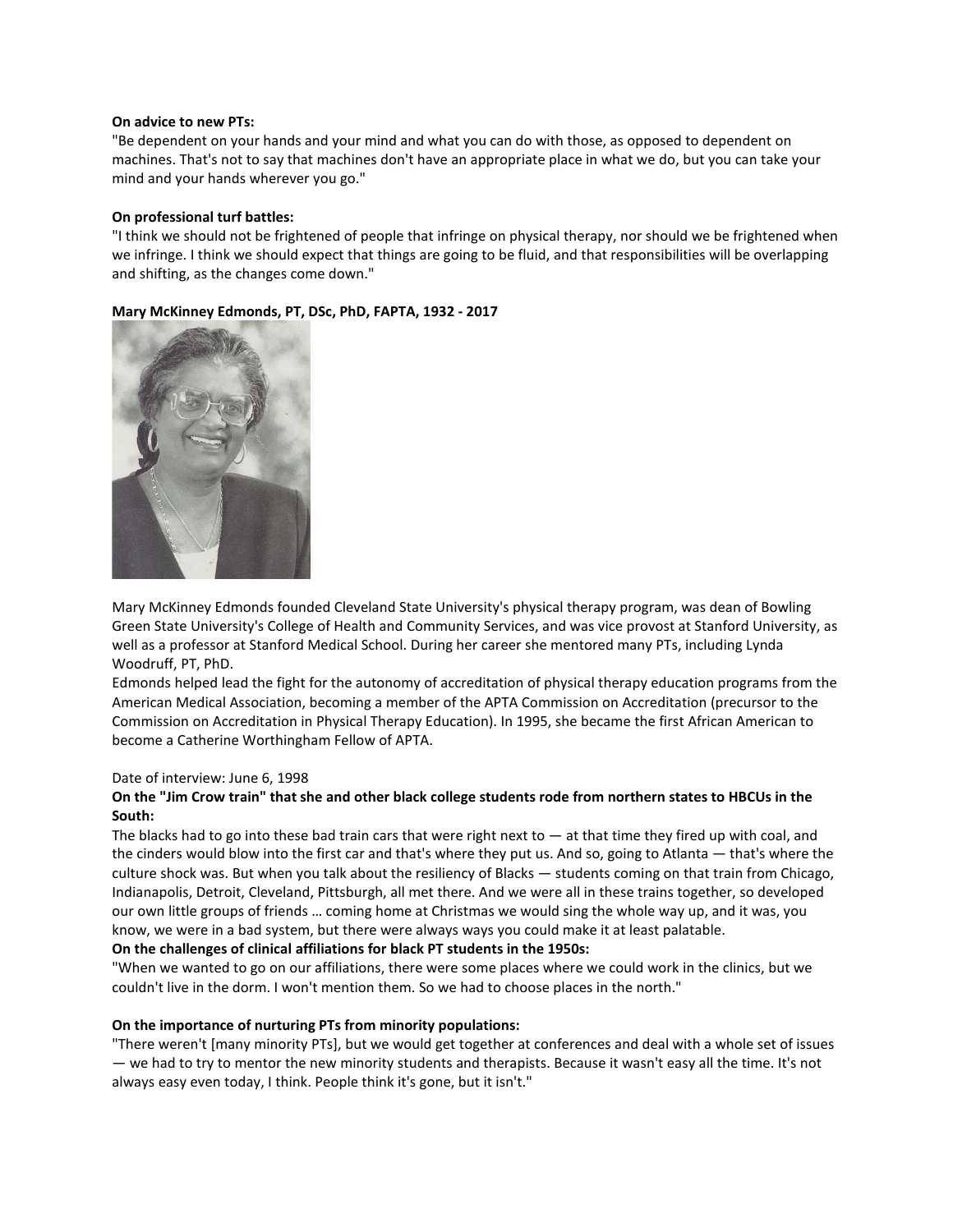### **On the intrinsic rewards of being a PT:**

"In physical therapy the intrinsic rewards are so much better, to see that person come in on a stretcher and walk out the door. I mean, that's when you sit down and cry. Those are intrinsic rewards."

#### **On creating pathways for more PTs from minority populations:**

"We need to get down in the elementary schools to try to get more minority physical therapists. We need not just Black … How you do that is to get them motivated really early and keep them from being shuffled into vocational programs and programs that are not going to get them there, and also to get into the community colleges and get them on the proper tracks."

#### **On the importance of recognizing a patient's culture:**

"You have to talk to them. You have to understand where they're coming from. You have to understand how they're perceiving their health — for example, what quick compliance with medical regimens means to them, what food means to them."

#### **On the gifts of being a PT:**

"Physical therapy gave me an outlook on life that I don't think I could have gotten any other way."

#### **Harold "Rick" Hawkins, PT, b. 1942**



Rick Hawkins graduated from the physical therapy program at the University of Pennsylvania in 1967, and after a few years of working in hospitals found his niche in private practice, where he remained until retirement. Hawkins was devoted to connecting minority populations to the physical therapy profession, serving as chair on APTA's Advisory Panel on Minority Affairs and helping to write an APTA resource titled "Plan to Foster Minority Representation in Physical Therapy" with Don Jackson, PT, MS, in 1992. He received the APTA Diversity Award in 2000.

Outside APTA, Hawkins was active in the World Confederation for Physical Therapy (now World Physiotherapy) serving on WCPT's organizing committee as well as being chair of publicity and public relations. Hawkins was also active in his community, hosting a popular call-in radio show focused on health.

#### Date of interview: Feb. 3, 1994

#### **On weathering the first year of PT school:**

"In school, it took me about three quarters of the first semester to really put things together. I think when you first start off in school, you're just taking courses, and you try to do the best you can in those courses. And probably, just before the end of the first semester in December was when I finally started to put things together — 'Oh, this — I'm learning physical agents, I'm learning therapeutic exercise. Now I see where it fits in with the physiology, the neurophysiology, the pathology,' the courses that were being taken. It seemed to all fit in."

#### **On meeting physical therapy pioneer Leon Anderson:**

"We took a tour of Case Western Reserve University Hospital system and I — having had little knowledge, having been out of school for … about eight, nine months at the time — I was amazed at how neat this physical therapy department was. It was set up with senior therapists and staff therapists and assistant directors and so forth.